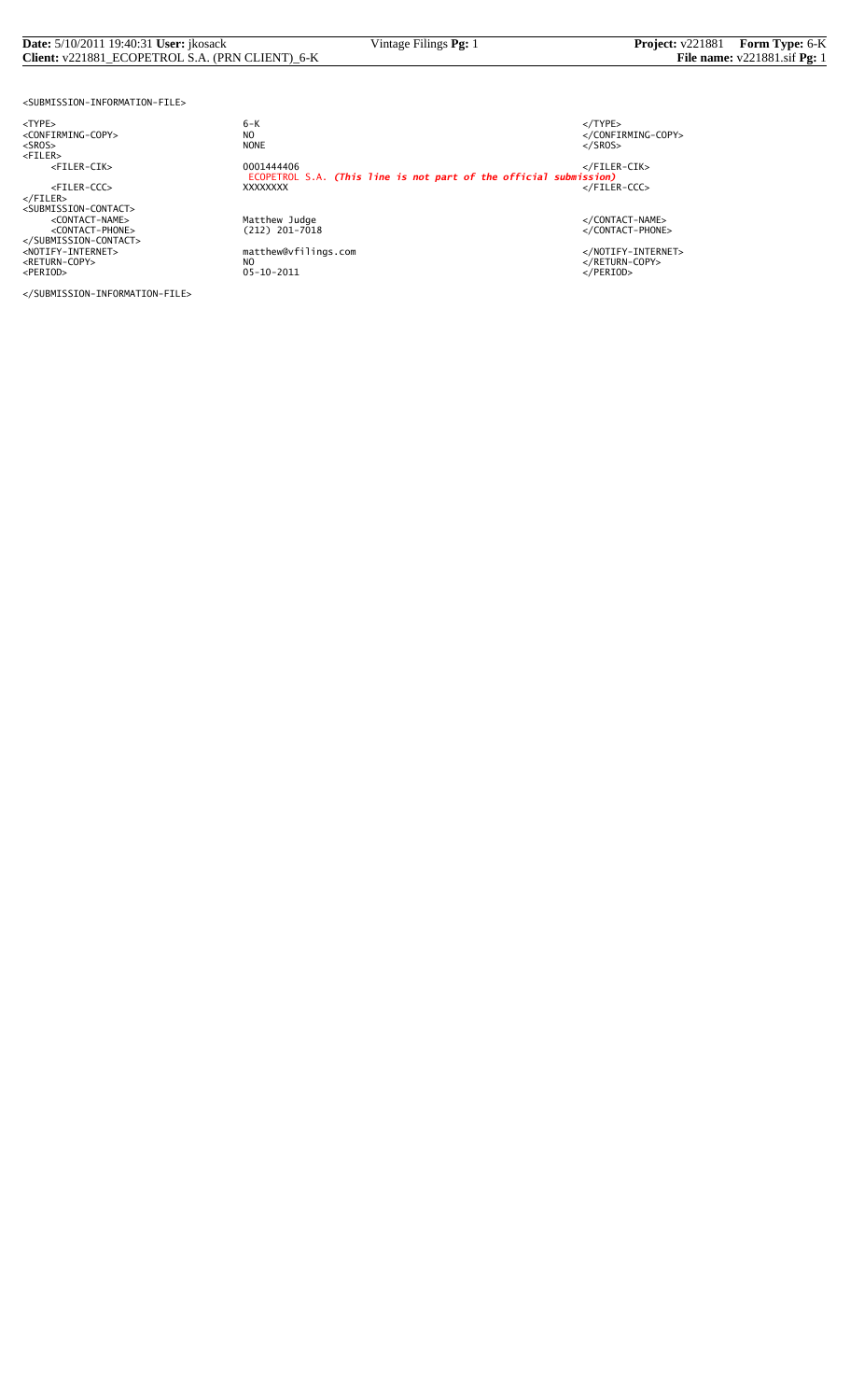### **SECURITIES AND EXCHANGE COMMISSION Washington, D.C. 20549**

 $\overline{a}$ 

 $\overline{a}$ 

 $\overline{a}$ 

 $\overline{a}$ 

### **FORM 6-K REPORT OF FOREIGN PRIVATE ISSUER PURSUANT TO RULE 13a-16 OR 15d-16 OF THE SECURITIES EXCHANGE ACT OF 1934**

May 2011

Commission File Number: 333-153452

**ECOPETROL S.A.**

*(Exact name of registrant as specified in its Charter)*  $\overline{a}$ 

> Carrera 7 No. 37 – 69 BOGOTA – COLOMBIA

*(Address of registrant's principal executive offices)*

Indicate by check mark whether the registrant files or will file annual reports under cover Form 20-F or Form 40-F.

Form 20-F  $\boxtimes$  Form 40-F  $\Box$ 

Indicate by check mark if the registrant is submitting the Form 6-K in paper as permitted by Regulation S-T Rule 101(b)(1):

 $Yes$   $\Box$  No  $\boxtimes$ 

Indicate by check mark if the registrant is submitting the Form 6-K in paper as permitted by Regulation S-T Rule 101(b)(7):

 $Yes$   $\Box$  No  $\boxtimes$ 

Indicate by check mark whether by furnishing the information contained in this Form, the registrant is also thereby furnishing the information to the Commission pursuant to Rule 12g3-2(b) under the Securities Exchange Act of 1934.

Yes □ No ⊠

If "Yes" is marked, indicate below the file number assigned to the registrant in connection with Rule  $12g3-2(b)$ : 82- $N/A$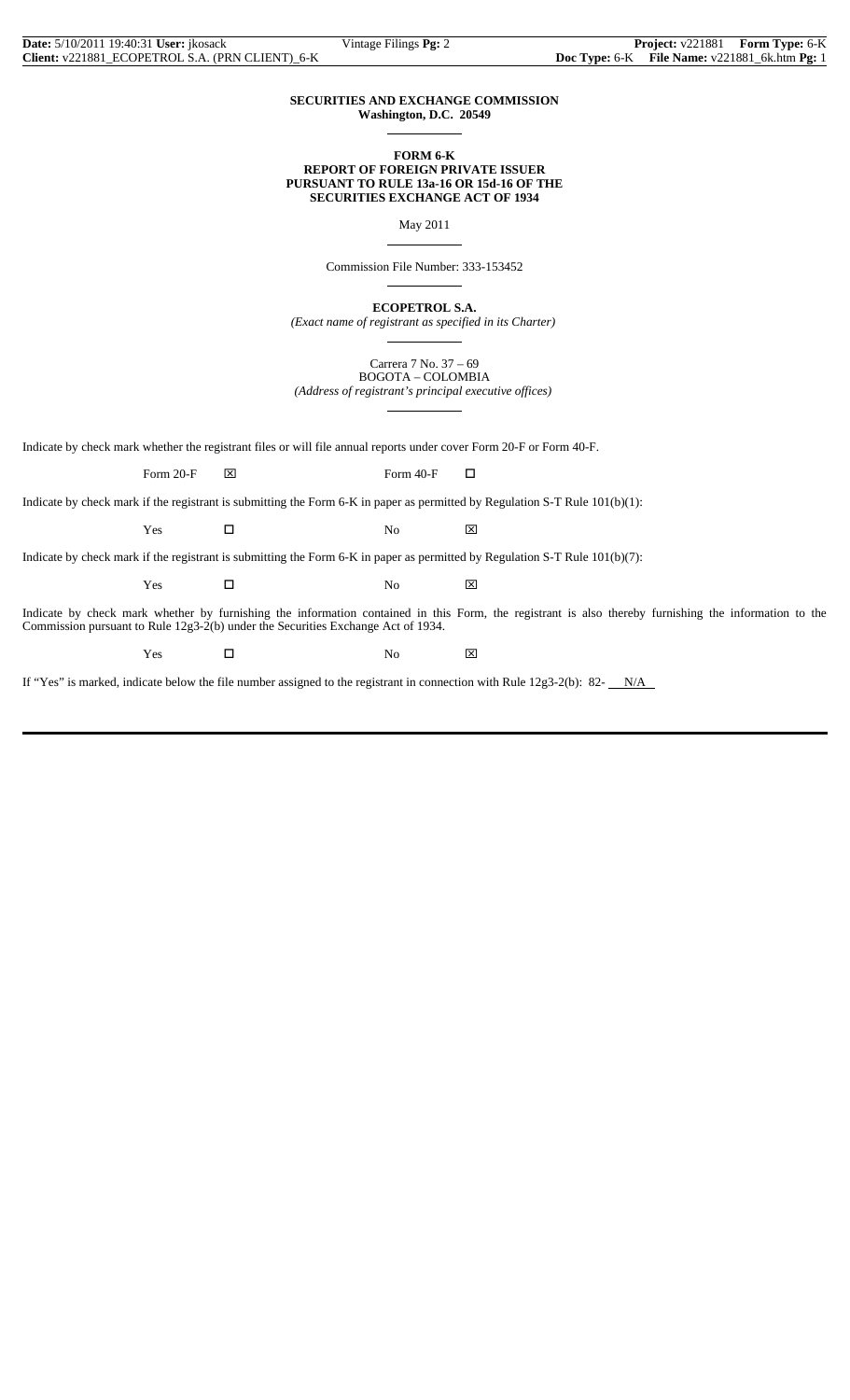



Unofficial English Translation:

Bogota, May 10 of 2011

Mr.

## **JAVIER GENARO GUTIERREZ PEMBERTHY**

President

Ecopetrol S.A.

**Re:** Request for withdrawal of Senate Bill 207 of 2010

Dear Sir:

I would like to bring to your attention and that of the market the request submitted by this Ministry to the Honorable Congress of the Republic of Colombia for the withdrawal of Senate Bill 207 of 2010 " *regarding the sale of a share of the interest held by the Nation in Ecopetrol S.A.*"

Sincerely,

Signed by Dr. Juan Carlos Echeverry Garzon,

Minister of Finance and Public Credit

 **HACIA UN MINISTERIO AGIL, ACERTADO Y CONFIABLE** Carrera 8 No 6 – 64 Bogotá D.C PBX 381 1700 www.minhacienda.gov.co

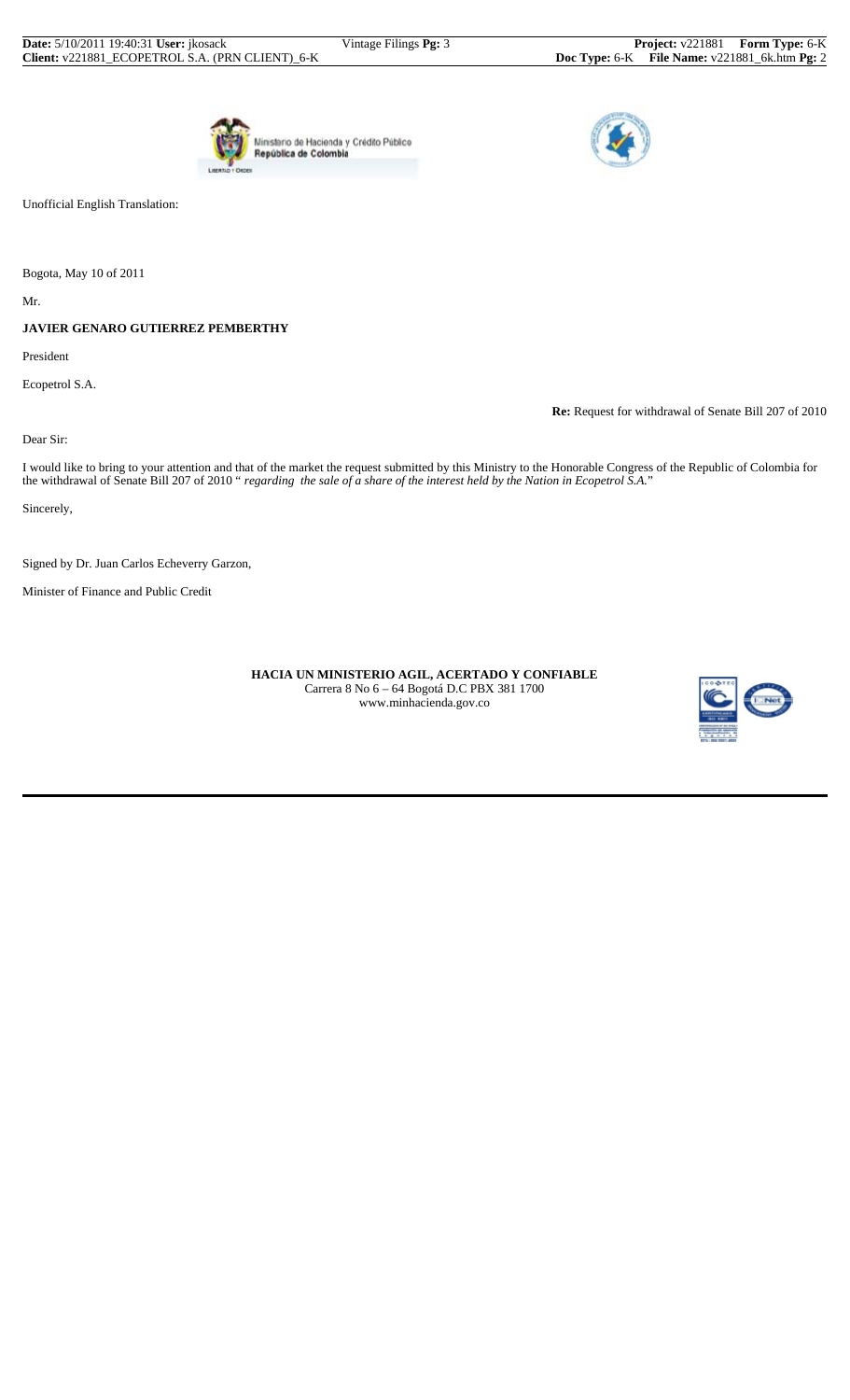| <b>Date:</b> 5/10/2011 19:40:31 <b>User:</b> ikosack | Vintage Filings Pg: 4 |  | <b>Project:</b> v221881 Form Type: 6-K            |
|------------------------------------------------------|-----------------------|--|---------------------------------------------------|
| Client: v221881_ECOPETROL S.A. (PRN CLIENT)_6-K      |                       |  | Doc Type: $6-K$ File Name: $v221881_6k.htm$ Pg: 3 |

## SIGNATURE

Pursuant to the requirements of the Securities Exchange Act of 1934, the Registrant has duly caused this report to be signed on its behalf by the undersigned, thereto duly authorized.

Date: May 10, 2011

Ecopetrol S.A.

By: /s/ Adriana M. Echeverri

 Name: Adriana M. Echeverri Title: Chief Financial Officer